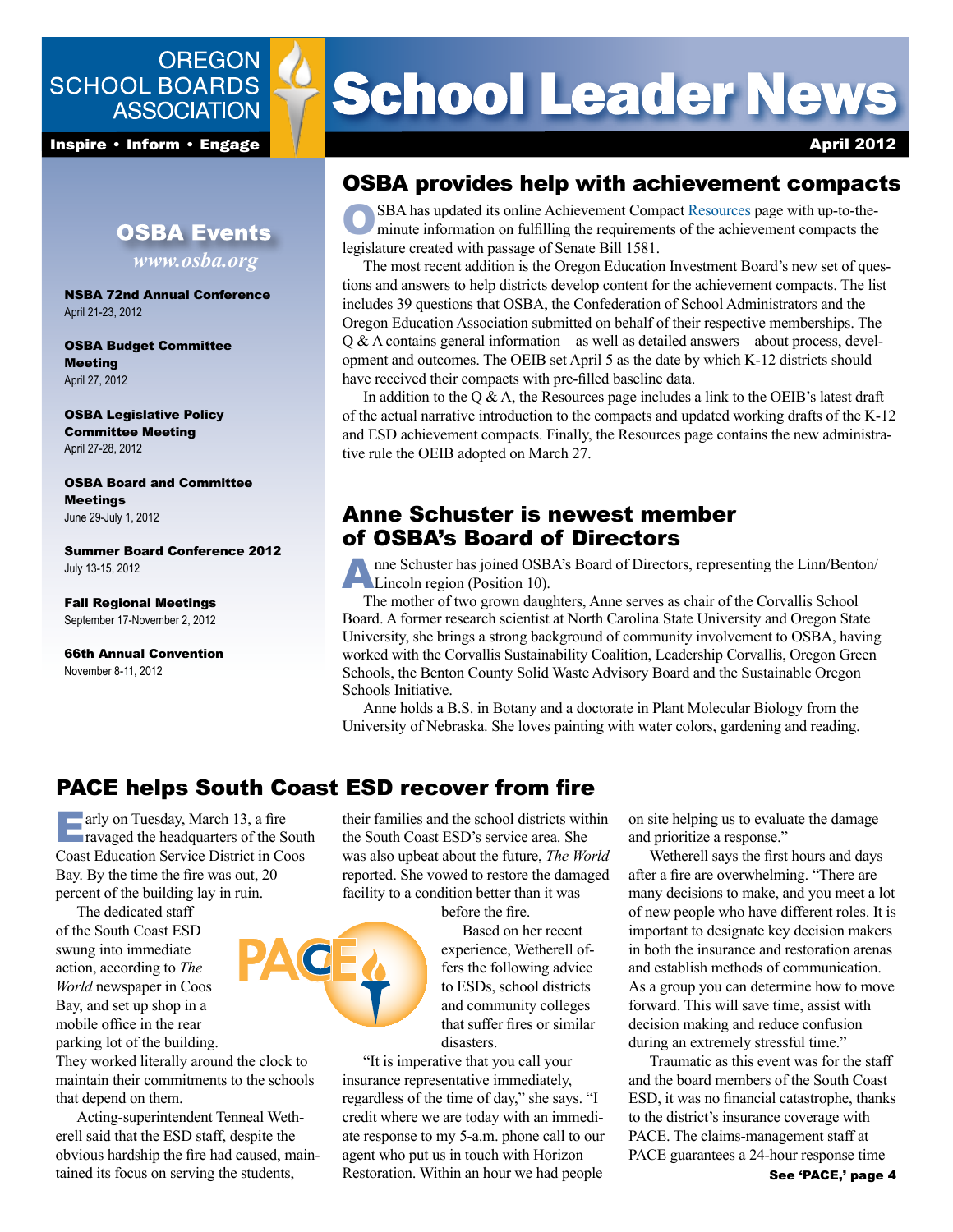## OSBA updates and revises Budget Committee Handbook

OSBA has updated and revised its popular Budget Committee Handbook, and has made it available to association members for \$3 each, or \$2.50 each with orders of 10 or more copies.

Aimed specifically at school districts' and education service districts' budget committees, the handbook provides a relevant and readable "how-to" for managing the critical budget committee process. It covers a wide range of topics, including duties and responsibilities, the makeup of the budget committee's membership, public meetings and many others. In addition to a useful checklist that will help your budget committee do its job effectively, the handbook contains an extensive FAQ and a glossary.

Order the "Budget Committee Handbook" online, or call OSBA at 503-588-2800.

## ODE issues special-ed report cards

On April 4, State Superintendent Susan Castillo released the 2010-11 Report Cards for Oregon Special Education and Early Intervention/Early Childhood Special Education programs. The reports, which are a requirement of the federal Individuals with Disabilities Education Act (IDEA), provide valuable information about how well local special education and early intervention programs are serving students.

The Oregon Department of Education also released the 2011-12 Special Education Child Count, which gives details on the current number of special education students, sorted by disability. According to the report, the number of special education students in Oregon continues to increase, and now represents more than 13 percent of the state's student population.

This year, the number of Oregon children in special education programs has increased to 84,707, up from last year's 83,967. The number of school-age students in special education (K-21) is 74,454, which is up from last year's 74,099.

## Don't miss OSBA's Summer Board Conference

any changes are under way in education. State government has launched aggressive reforms that will change the way people think about schools. Soon, the education community will start a new conversation about how to bolster the public's investment in schools. This year's Summer Board Conference features workshops, events and speakers that will keep you informed and prepare you to help lead that conversation.

#### Pre-conference and Board Secretaries' Day

Come a day early and attend a full-day pre-conference session on Friday, July 13 (which is also Board Secretaries' Day). During the morning session, OSBA's Peggy Holstedt will lead a presentation of *Common Core State Standards*, emphasizing creation of a baseline of skills to provide a clear focus on student expectations and outcomes.

The afternooon session will feature our keynote speaker, Dr. Rick Brinkman, who will present *Conscious Communication to Bring Out the Best in People and Yourself*, a session that will enable you to upgrade your communications skills, improve teamwork in your organization and enhance performance.

*Making Meetings Matter*, a hard-hitting, day-long workshop by OSBA Interim Executive Director Betsy Miller-Jones, will help you make your meetings effective and productive.

#### **Summer Board Conference July 13-15, 2012**



#### Saturday/Sunday, July 14-15

On Saturday, July 14, Dr. Brinkman will deliver our keynote address, "Conscious Communication: A Walk on the Wild Side to Bring Out the Best in People at Their Worst."

Dr. Rick Brinkman has toured the nation and the world, conducting training and delivering his message of how to communicate for success. His published works include *Dealing With People You Can't Stand: How to Bring Out the Best in People at Their Worst*, which has sold over a million copies. His clients include NASA, LucasFilm, Sony Pictures, Adobe, the FBI and many others. He has appeared as a featured guest on CNN and has served as a consultant to the *Wall Street Journal*, the *New York Times* and *USA Today*.

Throughout the rest of the weekend, you'll hear from experts on critical subjects like collective bargaining, crisis communications, the do's and don'ts of public meetings, fiscal oversight, PERS and many others.

#### The rallying cry

"Lead the Change: the Future Starts Now!" is our rallying cry as we stand at the starting line of a new era in public education. Never have effective leadership, efficiency and thoughtful investment of public resources been more important. Your leadership is key to assuring often skeptical taxpayers that Oregon's public education system is doing the job for them and their children. This year's Summer Board Conference will equip you to meet that challenge.

A child is eligible for special education and related services if a team of professionals and the parent determines that the child has a disability (which the IDEA defines) and needs special education services because of that disability.

The Special Education report cards provide information about school district and early intervention/early childhood programs, including the academic achievement in math and English/language arts of special education students, participation rates in state assessments, Adequate Yearly Progress rankings, results of the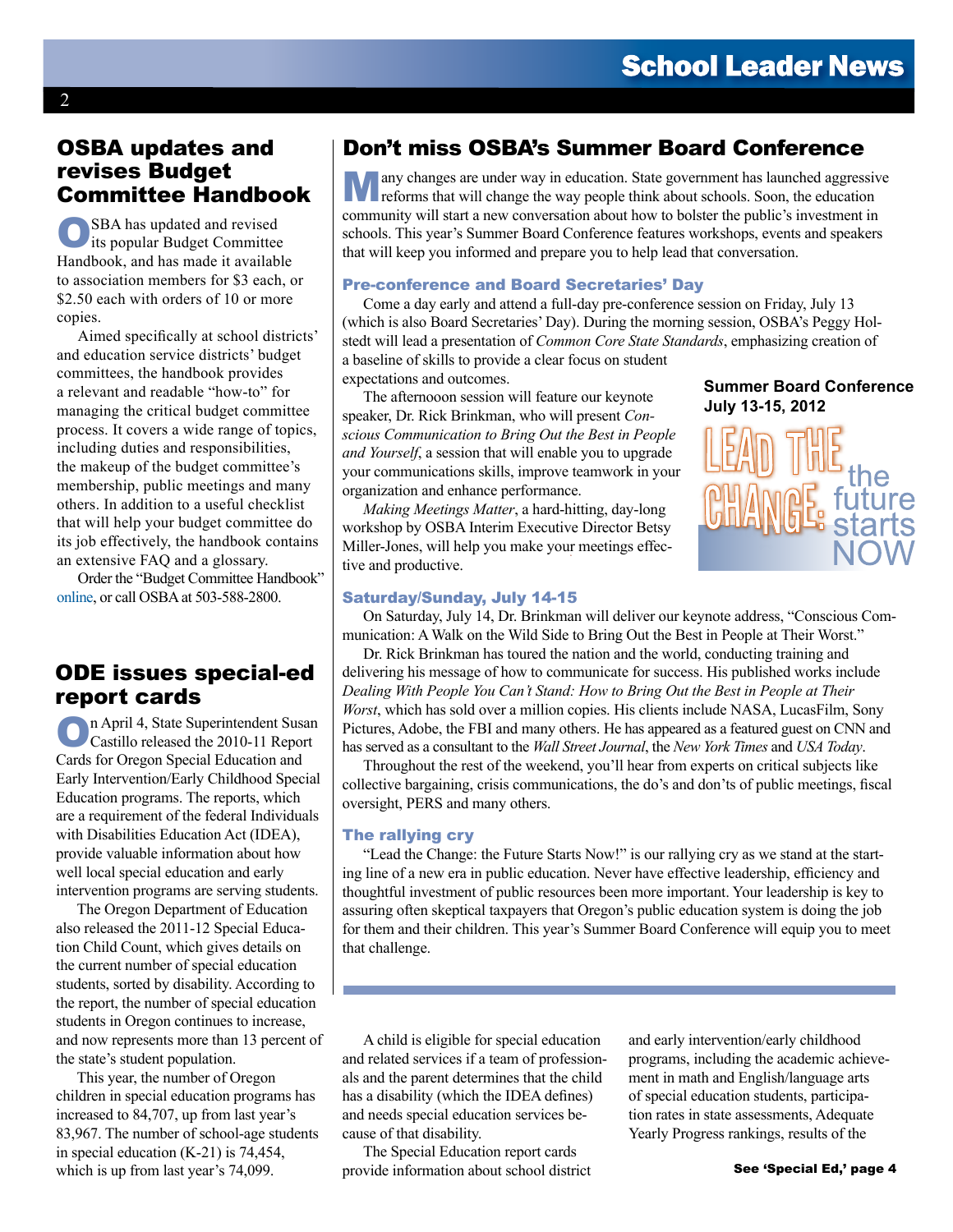## **School Leader News**

## **KEEPING YOU IN THE LOOP**

## Tough questions welcome!

The Oregon Education Investment Board met on March 13<br>
and again on March 27 to formally adopt the partnership<br> **And Again on March 27 to formally adopt the partnership** agreements called "education achievement compacts," which the state will enter into with each local K-12 district, community college and university in accordance with SB 1581. Your local districts should have received their copies of the achievement compact by April 5.

The compact form already contains baseline historical data. Your board should work with your district leadership, local educators and community members to determine your district's goals,

targets and indicators for future achievement. You should enter this data into the compact form and return it to the OEIB by July 2.

The compacts give Oregon needed leverage in seeking a waiver from the punitive requirements of the No Child Left Behind Act. At its January meeting, OSBA's Board of Directors voted to support the concept of achievement compacts, which gave OSBA a seat at the decision-making table during the February legislative session.

Together with the Confederation of School Administrators, the Oregon Education Association and other education organizations, we have provided feedback, suggestions, comments and questions throughout this process, and we have made a real difference in the results. The process, however, has been fast and furious. Whenever things move this quickly, many questions are likely to go unanswered, and all possible scenarios are unlikely to receive full consideration. We have now reached the stage where your district will work to project goals and targets. OSBA wants to make sure you receive answers to all your questions about the achievement compacts process.

The compacts focus on student progress and target setting with core goals to do the following:

- Align the education system toward achievement of the  $40/40/20$  goal and college and career readiness.
- Focus and inform state investment and local budget and program decisions to achieve these outcomes.
- • Showcase best practices and promote collaboration.
- Replace NCLB with a more supportive and flexible K-12 accountability system.

This year, there are very few process requirements. In anticipation of the process required for the 2013-14 school year, however, we suggest you work collaboratively with your staff and community to project future goals and targets as you complete and return this year's compacts by the July 2 deadline.

OSBA has provided a resource page at *www.osba.org/oeib* to help answer your questions.

In order to make this concept of achievement compacts work, we must continually inform OEIB of our concerns as members of local school boards. If issues develop with the forms or the process for completing them, we must make those issues known. That means we welcome your tough questions.

On April 12, 5:30 to 6:30 p.m., the OEIB will host a Webinar for school board members, superintendents and presidents of local employee associations to discuss the overall process. Bring your questions, concerns and experiences to this online event. Watch the OSBA webpage *www.osba.org* for details and a link to our OEIB resource page.

Remember: We welcome your tough questions!

Sitay Nuller James



'Educator Quality for Equity" is the theme of this year's Spring Leadership Institute, presented by the Oregon Leadership Network (OLN), which will take place on April 11. The theme is especially meaningful in light of Oregon law, which now requires the State Board of Education to adopt statewide performance standards to help school districts evaluate teachers and administrators. Such evaluations will figure into employment decisions on compensation, career advancement and continued employment.

#### Ending the 'achievement gap'

As a sponsoring partner in OLN, the Oregon School Boards Association will participate in the Spring Leadership Institute. OSBA shares the OLN's commitment to increasing student achievement. Our members appreciate OLN's emphasis on equity to ensure that all students—regardless of race, economic status or cultural background—receive the benefits of high-quality instruction. And like OLN, members of school boards, education service district boards and community college boards feel the urgency to eliminate the achievement gap that plagues so many districts across Oregon.

As Rhonda Barton and Rob Larson of Education Northwest have pointed out in the March issue of *Principal's Research Review*:

- Schools [in the U.S] that primarily served Black students are twice as likely to have teachers with only one or two years of experience, as compared to schools in the same district serving mostly White students (US Department of Education, 2011).
- Leaders must be capable and willing to address persistent gaps in achievement and practices that marginalize students of color and other underrepresented groups (Linda Darling-Hammond, 2010).





**Betsv Miller-Jones** Interim Director-OSBA